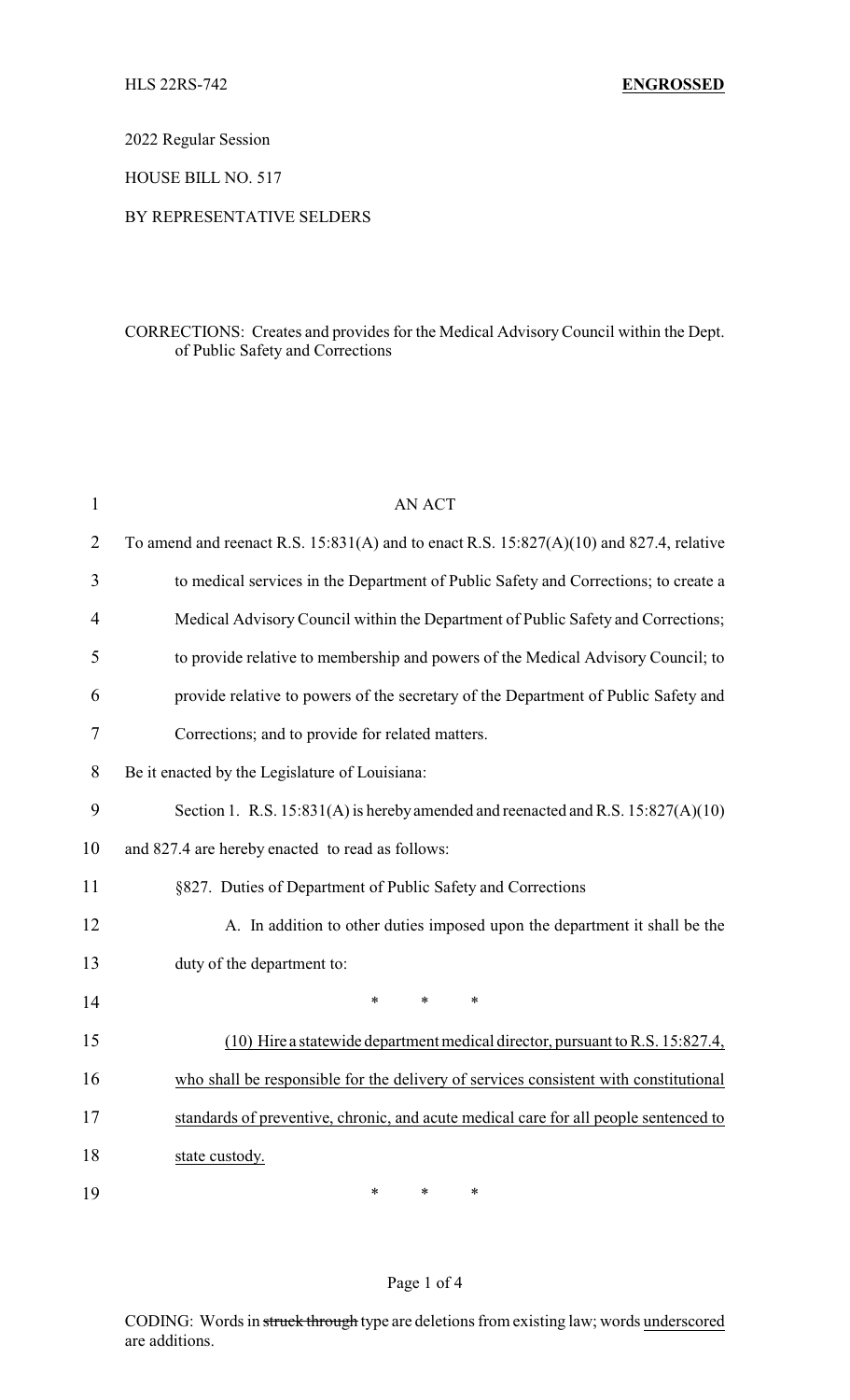| $\mathbf{1}$   | §827.4. Establishment of Medical Advisory Council                                    |
|----------------|--------------------------------------------------------------------------------------|
| $\overline{2}$ | A. The Medical Advisory Council to the secretary is hereby created within            |
| 3              | the Department of Public Safety and Corrections and shall consist of the medical     |
| 4              | directors from each state prison facility and the department medical director.       |
| 5              | B. The council shall provide recommendations to the department regarding             |
| 6              | the following:                                                                       |
| 7              | (1) Hiring and retention.                                                            |
| 8              | (2) Department policies.                                                             |
| 9              | (3) Post-mortem review.                                                              |
| 10             | (4) A correctional health electronic records system that is compatible with          |
| 11             | major hospitals and health providers outside the correctional institutions.          |
| 12             | (5) Other reasonably related responsibilities of institutional oversight.            |
| 13             | C. The council shall nominate and elect a chair, vice chair, and secretary, and      |
| 14             | hold meetings no less than quarterly.                                                |
| 15             | D. The initial members of the medical advisory council shall serve until             |
| 16             | August 14, 2025, and all subsequent members shall serve three-year terms beginning   |
| 17             | on August fifteenth of each successive term.                                         |
| 18             | E. The secretary shall have the authority to contract with consultants to assist     |
| 19             | the medical advisory council and medical director in the promulgation and review     |
| 20             | of institutional policies and practices.                                             |
| 21             | The council shall submit a quarterly report to the state health officer<br>F.        |
| 22             | within the Louisiana Department of Health.                                           |
| 23             | $\ast$<br>*<br>∗                                                                     |
| 24             | §831. Medical care of inmates; testing                                               |
| 25             | A. The secretary of the Department of Public Safety and Corrections, using           |
| 26             | the recommendations of the Department of Public Safety and Corrections Medical       |
| 27             | Advisory Council, shall establish and shall prescribe standards for health, medical, |
| 28             | and dental services for each institution, including preventive, diagnostic, and      |
| 29             | therapeutic measures on both an outpatient and a hospital basis, for all types of    |
| 30             | patients. An inmate may be taken to a medical facility outside the institution when  |
|                | Page 2 of 4                                                                          |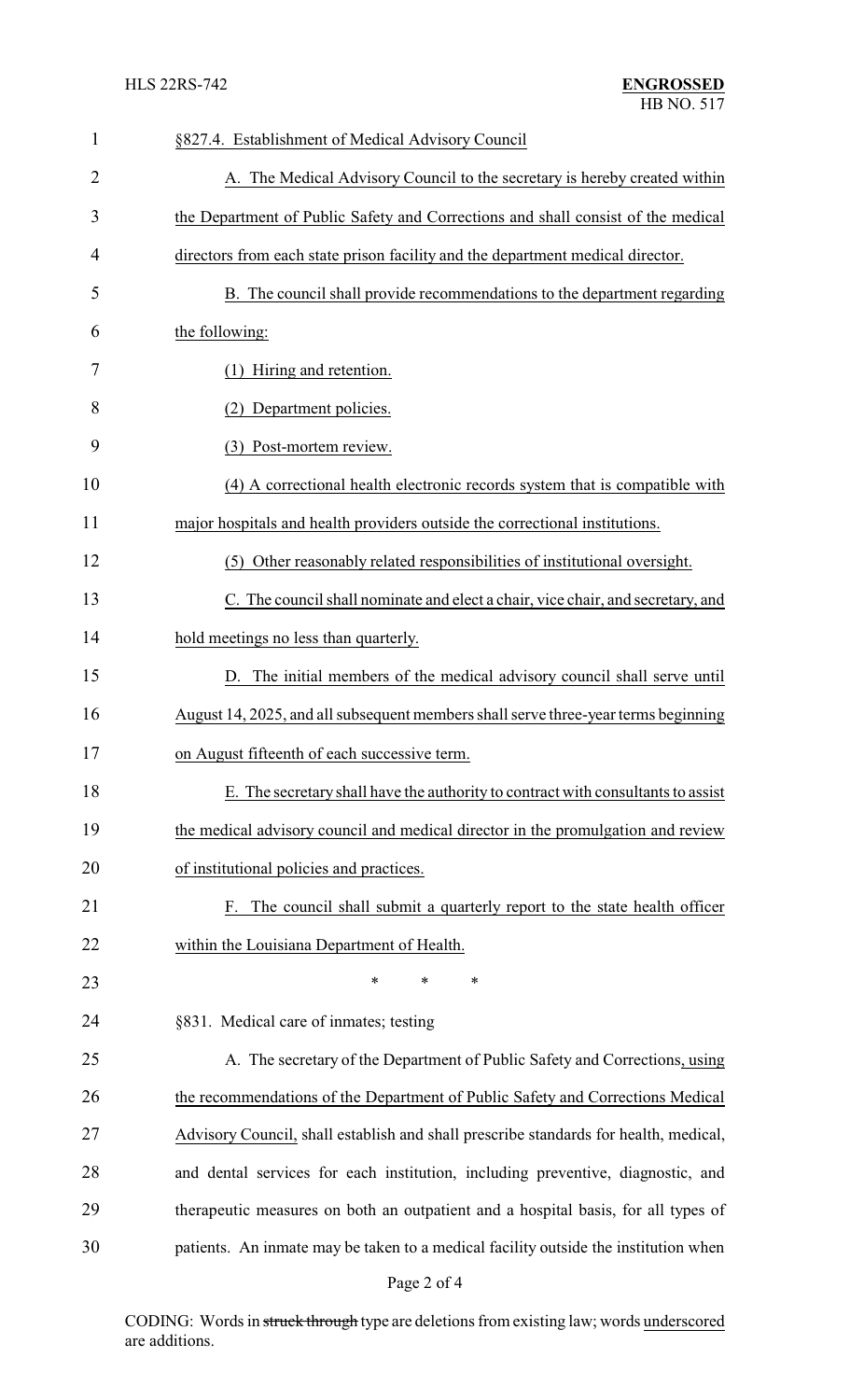| 1              | deemed necessary by the director. However, in situations which are not life-           |
|----------------|----------------------------------------------------------------------------------------|
| $\overline{2}$ | threatening, the medical facility selected to treat the inmate shall be a part of the  |
| 3              | state's charity hospital system. In emergency situations where treatment by a state    |
| 4              | charity hospital is not available or feasible, the inmate may receive emergency        |
| 5              | treatment at the nearest private medical facility. As soon as practicable, the inmate  |
| 6              | should be transferred to a facility operated by the state's charity hospital system.   |
| 7              | Notwithstanding any law to the contrary, all payments to private hospitals or health   |
| 8              | care providers shall be governed by R.S. $15:824(B)(1)(c)$ . No monies appropriated    |
| 9              | to the department from the state general fund or from dedicated funds shall be used    |
| 10             | for medical costs associated with organ transplants for inmates or for the purposes    |
| 11             | of providing cosmetic medical treatment of inmates, unless the condition               |
| 12             | necessitating such treatment or organ transplant arises or results from an accident or |
| 13             | situation which was the fault of the department or resulted from an action or lack of  |
| 14             | action on the part of the department. However, nothing in this Section shall prohibit  |
| 15             | an inmate from donating his vital organs for transplant purposes.                      |
| 16             | $\ast$<br>∗<br>∗                                                                       |

## DIGEST

The digest printed below was prepared by House Legislative Services. It constitutes no part of the legislative instrument. The keyword, one-liner, abstract, and digest do not constitute part of the law or proof or indicia of legislative intent. [R.S. 1:13(B) and 24:177(E)]

# HB 517 Engrossed 2022 Regular Session Selders

**Abstract:** Provides for the Medical Advisory Council within DPS&C.

Present law (R.S. 15:827) provides relative to the duties of DPS&C.

Proposed law (R.S. 15:827(A)(10) retains present law and adds an additional duty of hiring a department medical director.

Proposed law provides that the department medical director shall be responsible for the delivery of services for persons sentenced to state custody.

Proposed law (R.S. 15:827.4) creates the DPS&C Medical Advisory Council composed of medical directors from each state prison facility and the department medical director.

Proposed law provides that the council shall provide recommendations to DPS&C on the following:

(1) Hiring and retention.